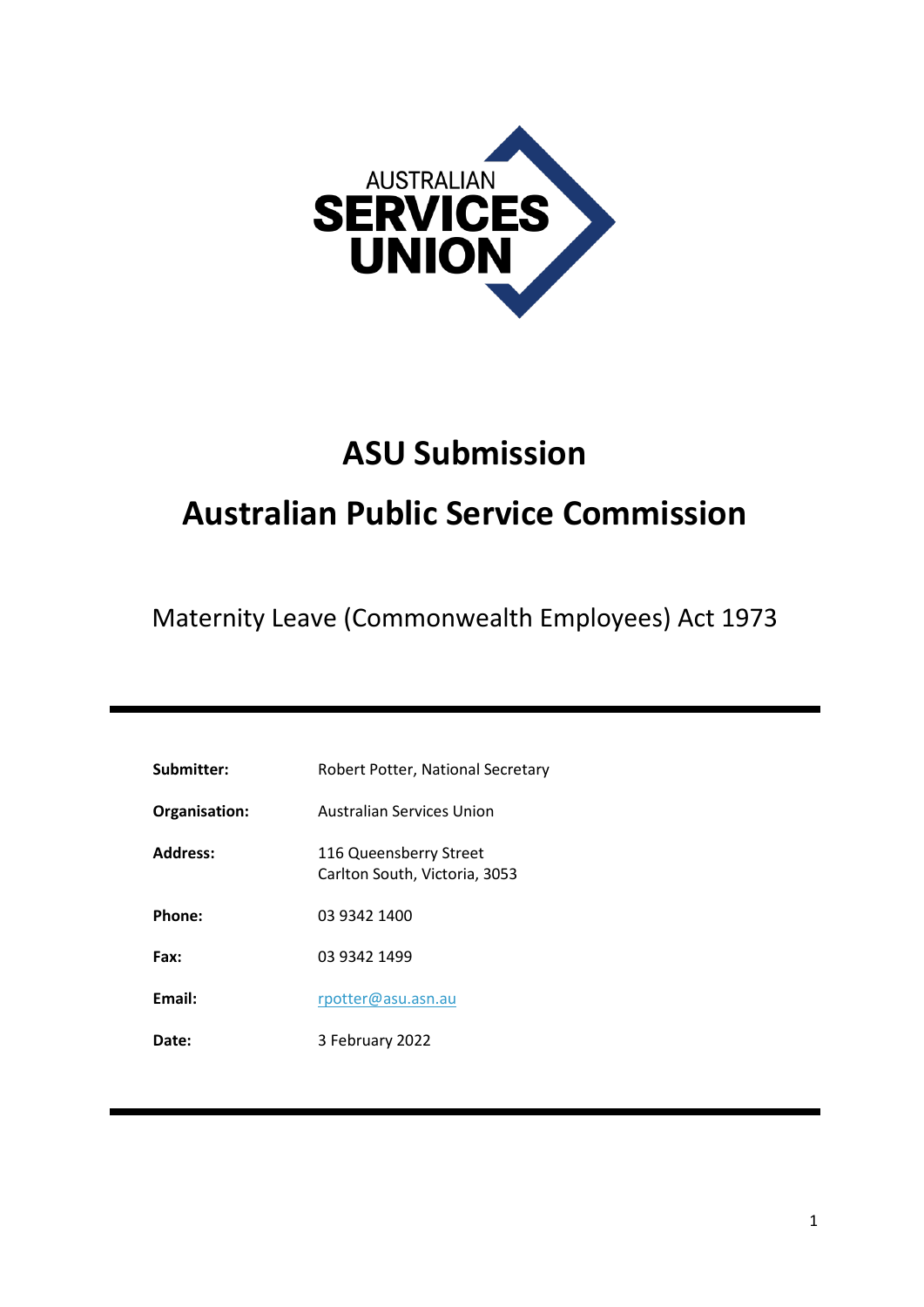# Contents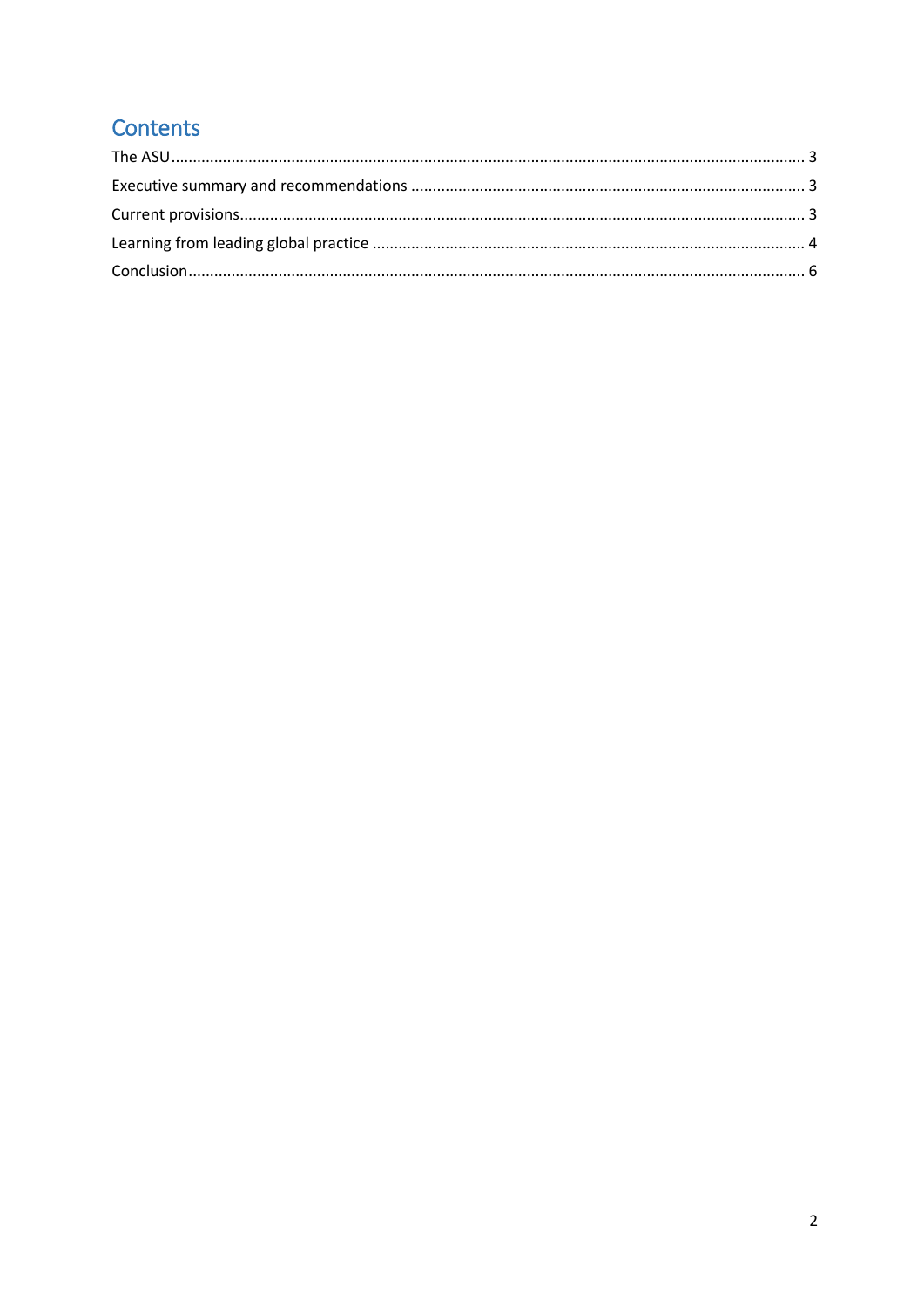## <span id="page-2-0"></span>The ASU

The Australian Services Union ('**ASU**') is one of Australia's largest unions, representing approximately 135,000 members. ASU members work in a wide variety of industries and occupations in both the private and public sector.

The ASU represents employees who work as electorate or personal staff to support parliamentarians.

### <span id="page-2-1"></span>Executive summary and recommendations

The review of the Maternity Leave (Commonwealth Employees) Act 1973 ("the Act") is well overdue.

The recent Set the Standard, Report into Commonwealth Parliamentary Workplaces<sup>[1](#page-2-3)</sup> highlighted the need for the Commonwealth to serve as a model employer for others as well as striving to set leading workplace practices that demonstrate positive and measurable improvements towards gender equality. We agree.

The Report included recommendations to combat diversity, equality and inclusion amongst parliamentarians and their staff as well as developing strategies and targets to increase gender equality.

To drive change, the Commonwealth needs to invest deeply in all aspects of diversity, equality and inclusion and this includes paid parental leave. The Commonwealth Government should increase paid parental leave (PPL) to 26 weeks as well as ensuring superannuation contributions are made during PPL.

Modern families do not fit into a single mould. A progressive parental leave policy should accommodate all types of families with any amendments bringing the Act in line with international best practice and making the Commonwealth an employer of choice. There is an urgent need for the Act to adopt inclusive language to replace discriminatory gendered language. The leave entitlements provided by the Act must extend to adoption, surrogacy, and fostering leave provisions.

Additionally, the ASU's members in parliamentary and electorate offices report that there are significant practical barriers to taking paid parental leave. In many cases, there is insufficient funding to provide casual cover for periods of paid leave that are taken in conjunction with paid and unpaid leave entitlements.

#### **Recommendations**

- 1. The Commonwealth should be a leading employer with progressive, generous, flexible and inclusive parental leave policies.
- 2. The Act must use inclusive language that reflects the full diversity of Australian families.
- 3. Paid parental leave should be increased to 26 weeks.
- 4. Superannuation should be paid on all paid parental leave.

### <span id="page-2-2"></span>Current provisions

The Maternity Leave (Commonwealth Employees) Act 1973 provides a minimum of 12 weeks paid maternity leave. In addition, members of the ASU employed under the *Commonwealth Members of* 

<span id="page-2-3"></span><sup>&</sup>lt;sup>1</sup> Set the Standard: Report on the Independent Review into Commonwealth Parliamentary Workplaces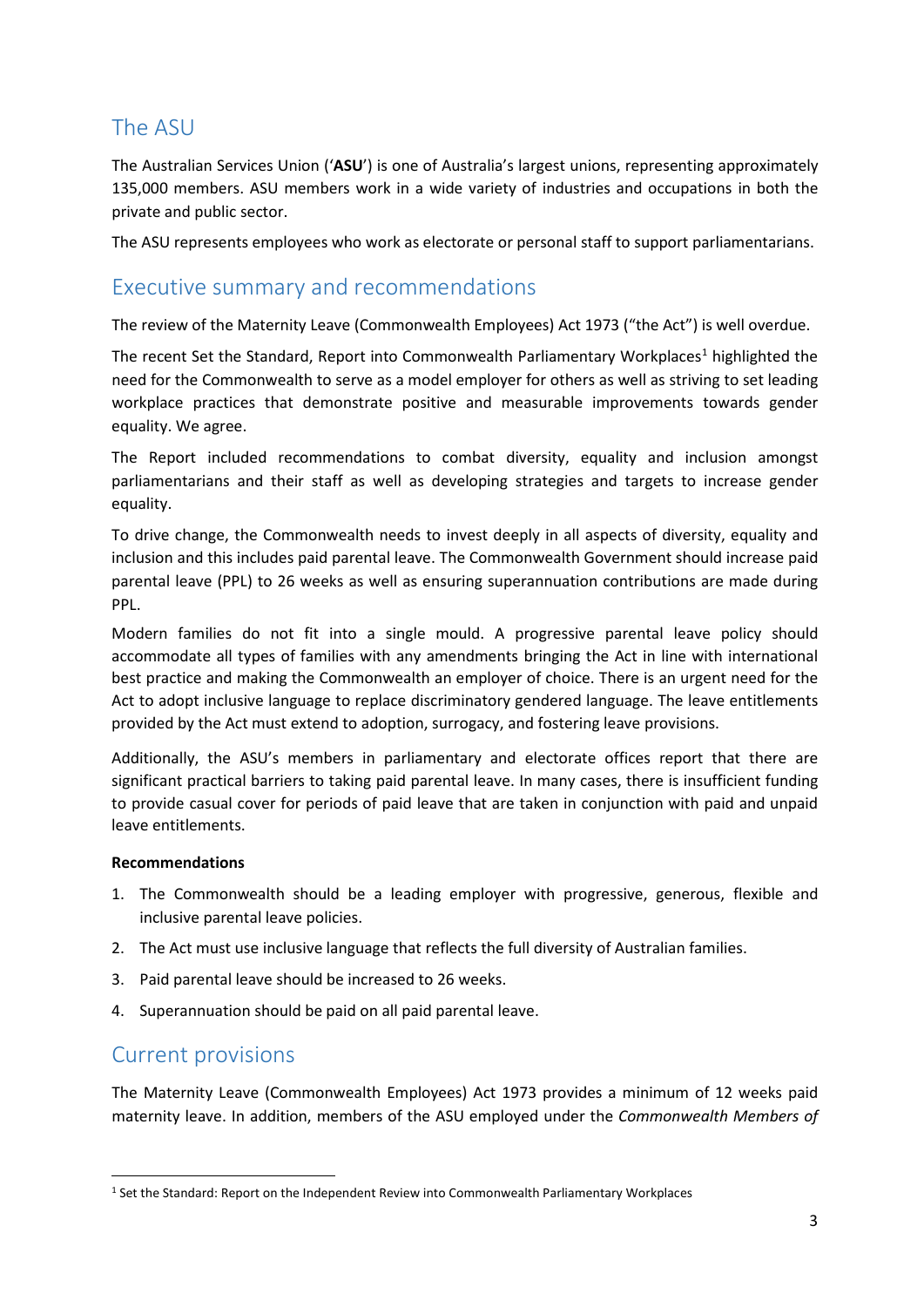*Parliament Staff Enterprise Agreement 2020-23* received an additional 4 weeks paid leave to be taken immediately following the period of maternity leave provided under the Act.

The EBA also provides 16 weeks paid adoption leave for employees who adopt a child, along with 2 weeks paid supporting partner leave for employees whose partner has given birth to or adopted a child.

The Act needs to be updated towards a shared, gender-neutral, inclusive approach to parental leave. We believe a shared parental leave scheme which provides fathers and mothers - including same sex parents - equal access to leave and tackling gender bias by eliminating unhelpful definitions which force parents to decide who will be the primary versus secondary carer will create a more inclusive workplace.

# <span id="page-3-0"></span>Learning from leading global practice

Providing contemporary, equitable and supportive arrangements for both parents that allow men and women to be both caregivers and financial providers, is a key way to advance gender equality. As the modern Australian family evolves, so too does its needs and more parents are looking for an organisation that allows flexibility and encourages work and life integration.

As a leading employer, the Commonwealth should implement the following provisions into the Act:

#### **Move away from separate leave types to an all-encompassing parental leave policy**

We need to take steps towards parental equality and eradicate the terms primary and secondary caregivers. Some businesses in the private sector have done this, making parental leave policies gender-neutral, more flexible and easier for both caregivers to access.

#### **Remove gendered terminology and use non-gendered language**

An inclusive parental leave policy should include people of all genders, all family structures, and all forms of parenting. Leave policies that reflect diverse demographics and are inclusive of, among others, single parents, same-sex parents, parents who adopt or conceive via surrogacy, stepfamilies, and families where the caregiver is a man, can ensure no-one is left behind.

#### **Make it inclusive of pregnancy loss at all stages**

Tragically, 103,000 Australian couples experience an early pregnancy loss each year<sup>[2](#page-3-1)</sup>. Pregnancy loss is a deeply saddening experience, which needs to be incorporated into progressive parental leave policies. Many private corporations have started to introduce paid leave for families that experience stillbirth and miscarriage.

Further, providing access to paid reproductive leave for IVF/fertility treatment recognises the needs of those undergoing such treatments.

#### **Make it flexible**

Allow parents to take the leave simultaneously or consecutively, in one chunk or many, full-time or part-time over a longer period. Parents also need to be able to choose how they take parental leave.

Insisting that a parent take only one block of leave in the first six or 12 months of a child's life does not work for all families. Employees might prefer to work a two-day week for a period of time or take a few weeks at a time over a 12-month period.

<span id="page-3-1"></span> <sup>2</sup> https://www.pinkelephants.org.au/page/118/fertility-in-the-workplace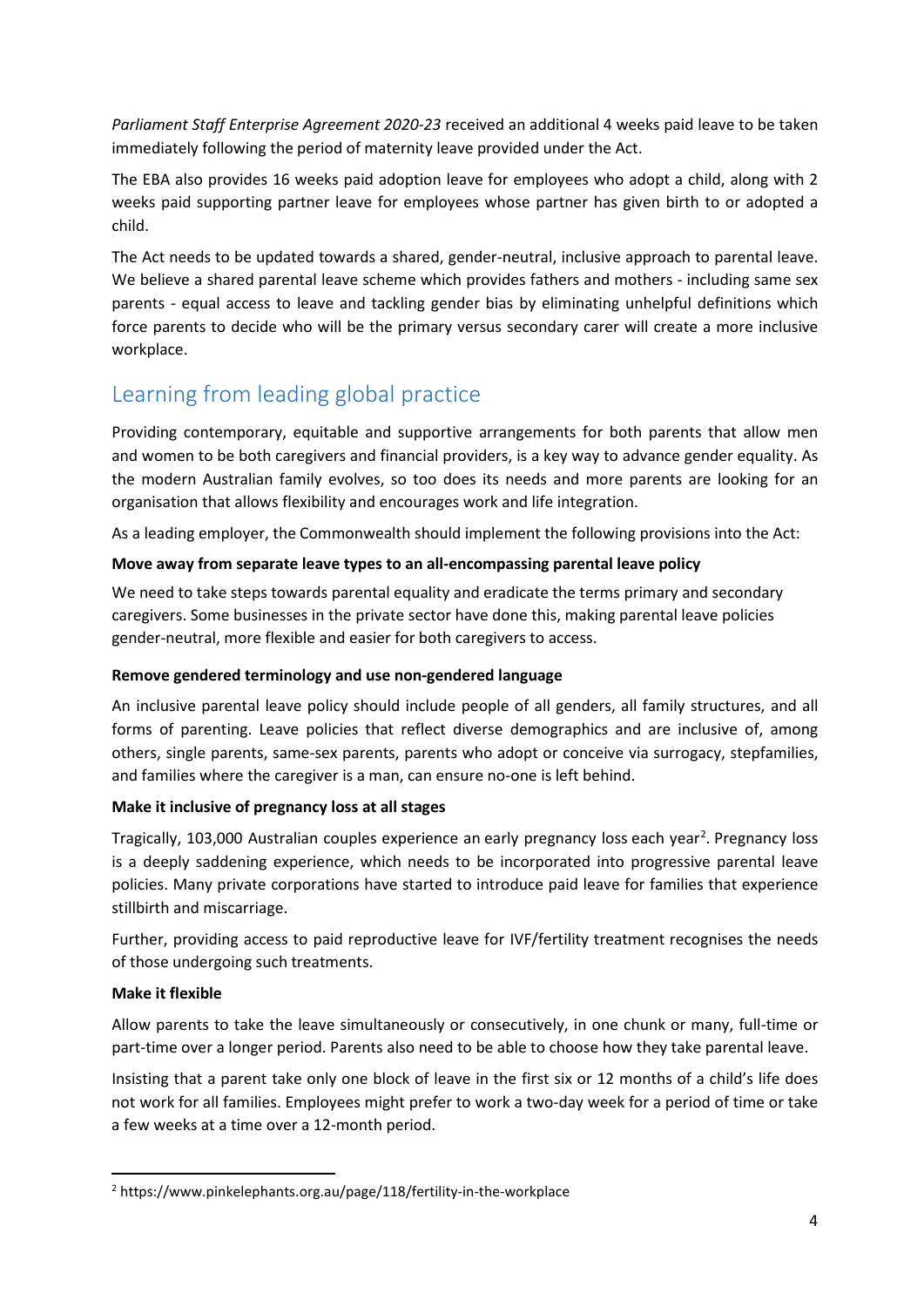In addition, flexible working options must be supported, including Job Share Options, Part-Time, Flexi or Reduced Hours and Compressed Work Weeks.

#### **Make it long enough**

The Productivity Commission has recognised "there is compelling evidence of health and welfare benefits for mothers and babies from a period of postnatal absence from work for the primary caregiver of around six months. There are also reasonable grounds to expect benefits from longer periods of exclusive parental care up to nine to 12 months."[3](#page-4-0)

The Commonwealth should be moving towards a paid parental leave scheme that matches the best in the world. We believe 26 weeks is the acceptable and appropriate length of time for paid leave to provide support and care.

#### **Pay super on PPL**

The failure to ensure superannuation contributions are made during PPL by both employers and the government remains a weakness of the current scheme with long-term negative consequences for women's retirement savings. In addition to the persistent gender pay gap, the absence of superannuation during parental leave embeds lower lifetime earnings and retirement income for women.[4](#page-4-1)

Whilst the structure of the retirement system does not directly discriminate against women, it operates to magnify the pay gap between men and women. This is because women generally work in lower paid jobs, are paid less, do less paid work and more unpaid work and therefore have lower compulsory and voluntary superannuation contributions. Carers who take extended breaks from the workforce, and often return part-time, are significantly disadvantage in a system that only values paid full-time employment.

Superannuation contributions should be made for periods of paid parental leave.

#### **Attracting and retaining talent**

Paid parental leave is a way of attracting and retaining talent and addressing skill shortages It also has the effect of promoting diversity and inclusion in the workplace and supporting gender equality and non-discrimination.

#### **Sufficient funding to cover back-fill**

Our members have expressed the need for sufficient funding to cover back-fill in electorate offices.

Currently, each Parliamentarian is provided with approximately 4.5 positions to staff their respective electorate offices. This number varies slightly for larger electorates who may be entitled to additional offices to service large geographical boundaries.

Four of these positions are FTE positions set against pre-determined classifications, and the additional amount (roughly .5-.8 FTE) is serviced out under Electorate Support Budgets (ESB).

The ESB funds all casual employment within offices including temporary appointments to fill in annual/personal/additional leave etc.

<span id="page-4-1"></span><sup>4</sup> 36 The University of Sydney, Election Benchmarks 2016 [online] Accessed at:

<span id="page-4-0"></span> <sup>3</sup> Productivity Commission report on Paid Parental Leave [2009]

[http://www.workandfamilypolicyroundtable.org/wp-content/uploads/2016/05/Work-Care-Family-Policies\\_Online\\_s.pdf](http://www.workandfamilypolicyroundtable.org/wp-content/uploads/2016/05/Work-Care-Family-Policies_Online_s.pdf)